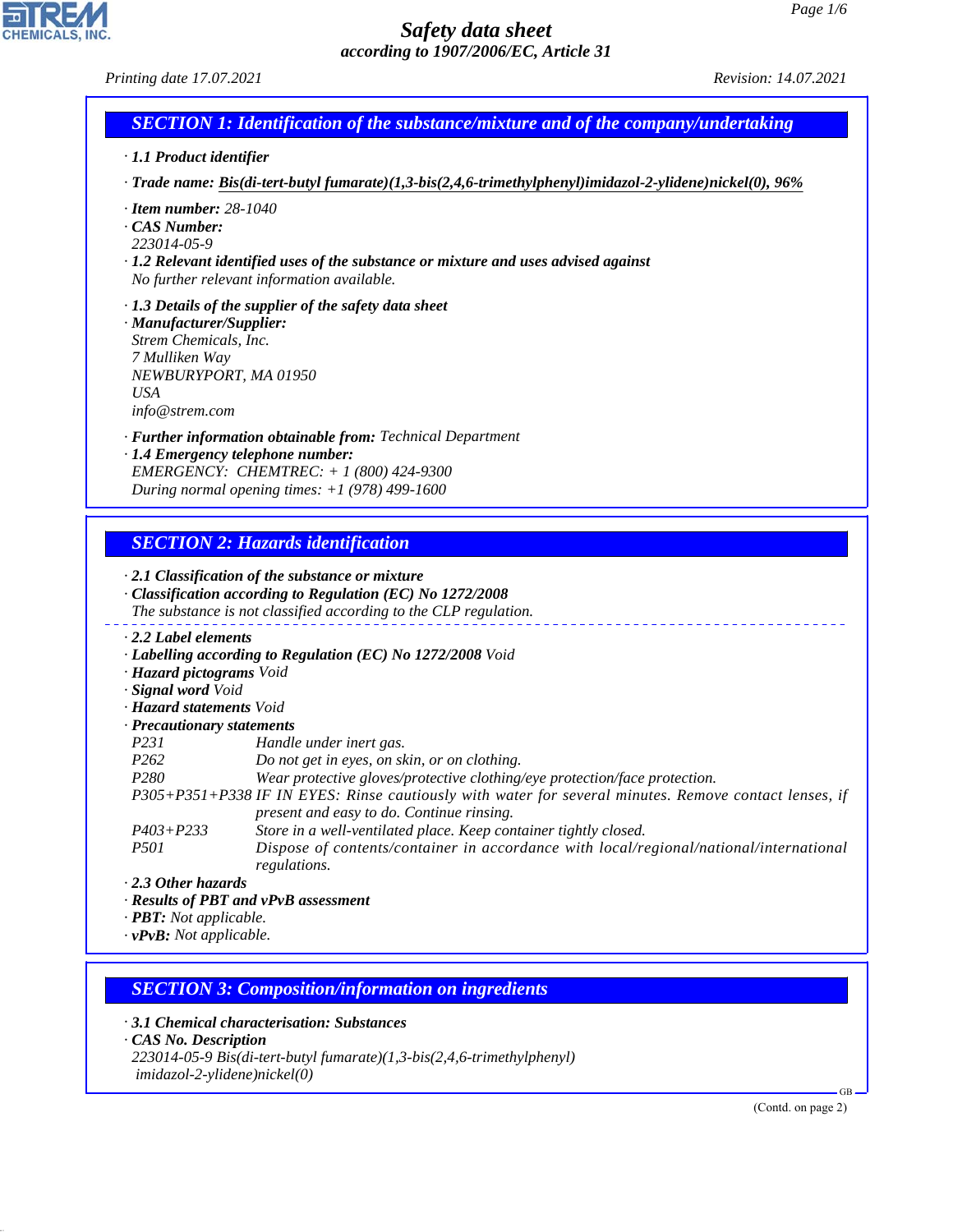*Printing date 17.07.2021 Revision: 14.07.2021*

*Trade name: Bis(di-tert-butyl fumarate)(1,3-bis(2,4,6-trimethylphenyl)imidazol-2-ylidene)nickel(0), 96%*

(Contd. of page 1)

## *SECTION 4: First aid measures*

- *· 4.1 Description of first aid measures*
- *· General information: No special measures required.*
- *· After inhalation: Supply fresh air; consult doctor in case of complaints.*
- *· After skin contact: Generally the product does not irritate the skin.*
- *· After eye contact: Rinse opened eye for several minutes under running water. Then consult a doctor.*
- *· After swallowing: If symptoms persist consult doctor.*
- *· 4.2 Most important symptoms and effects, both acute and delayed No further relevant information available.*
- *· 4.3 Indication of any immediate medical attention and special treatment needed*

*No further relevant information available.*

#### *SECTION 5: Firefighting measures*

- *· 5.1 Extinguishing media*
- *· Suitable extinguishing agents: Use fire extinguishing methods suitable to surrounding conditions.*
- *· 5.2 Special hazards arising from the substance or mixture No further relevant information available.*
- *· 5.3 Advice for firefighters*
- *· Protective equipment: No special measures required.*

## *SECTION 6: Accidental release measures*

- *· 6.1 Personal precautions, protective equipment and emergency procedures Not required.*
- *· 6.2 Environmental precautions: Do not allow to enter sewers/ surface or ground water.*
- *· 6.3 Methods and material for containment and cleaning up: Dispose contaminated material as waste according to item 13.*
- *· 6.4 Reference to other sections*
- *See Section 7 for information on safe handling.*
- *See Section 8 for information on personal protection equipment.*
- *See Section 13 for disposal information.*

## *SECTION 7: Handling and storage*

- *· 7.1 Precautions for safe handling No special measures required.*
- *· Handling: Handle under inert gas.*
- *· Information about fire and explosion protection: No special measures required.*
- *· 7.2 Conditions for safe storage, including any incompatibilities*
- *· Storage: Store contents under inert gas.*
- *· Requirements to be met by storerooms and receptacles: No special requirements.*
- *· Information about storage in one common storage facility: Not required.*
- *· Further information about storage conditions: None.*
- *· 7.3 Specific end use(s) No further relevant information available.*

*SECTION 8: Exposure controls/personal protection*

*· Additional information about design of technical facilities: No further data; see item 7.*

*· 8.1 Control parameters*

44.1.1

*· Ingredients with limit values that require monitoring at the workplace: Not required.*

(Contd. on page 3)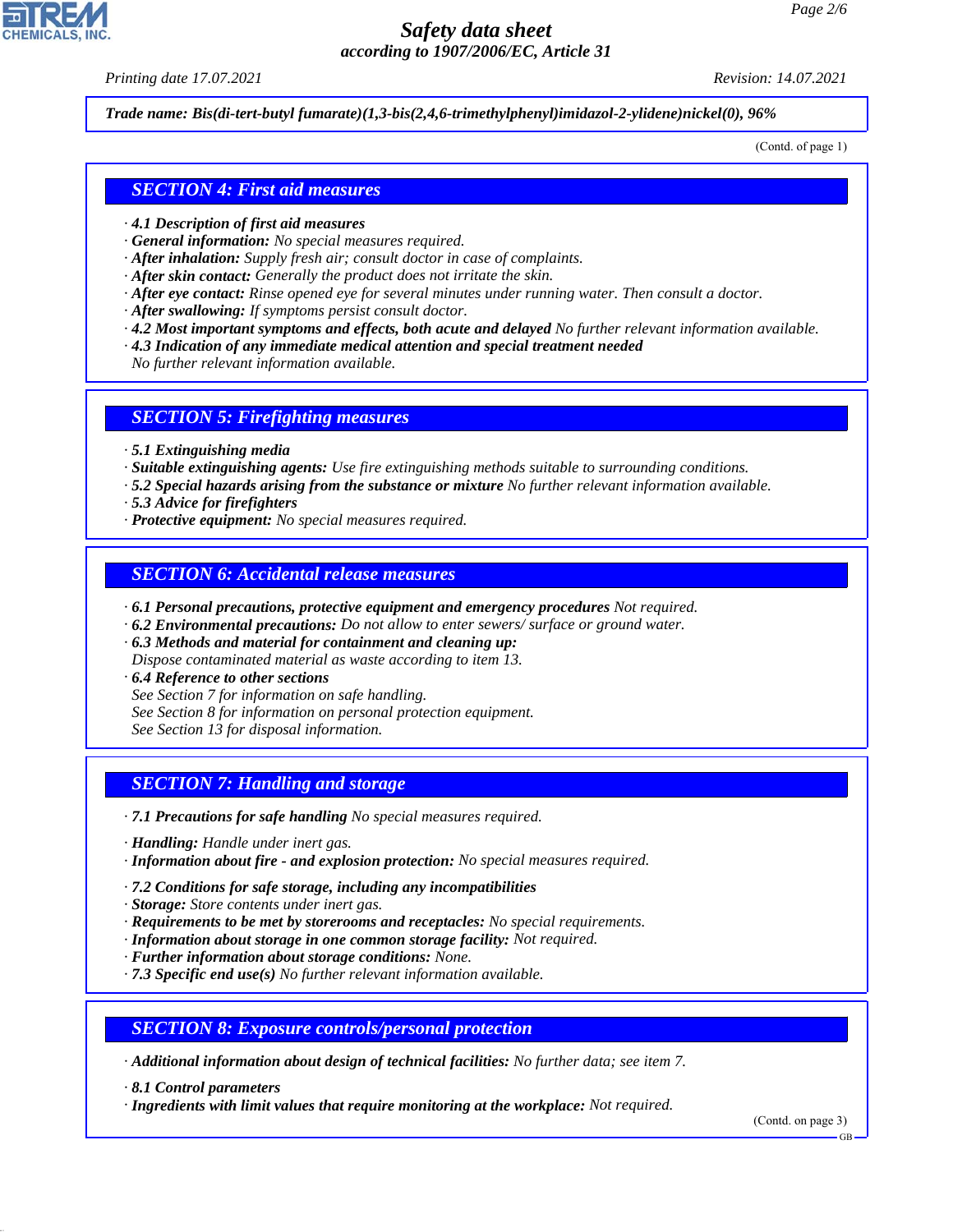*Printing date 17.07.2021 Revision: 14.07.2021*

CHEMICALS, INC.

44.1.1

| · Additional information: The lists valid during the making were used as basis. | (Contd. of page 2)                                                                                                  |
|---------------------------------------------------------------------------------|---------------------------------------------------------------------------------------------------------------------|
| $\cdot$ 8.2 Exposure controls                                                   |                                                                                                                     |
| · Personal protective equipment:                                                |                                                                                                                     |
| · General protective and hygienic measures:                                     |                                                                                                                     |
| The usual precautionary measures are to be adhered to when handling chemicals.  |                                                                                                                     |
| · Respiratory protection: Not required.<br>· Protection of hands:               |                                                                                                                     |
|                                                                                 |                                                                                                                     |
|                                                                                 |                                                                                                                     |
| Protective gloves                                                               |                                                                                                                     |
|                                                                                 |                                                                                                                     |
|                                                                                 | The glove material has to be impermeable and resistant to the product/the substance/the preparation.                |
|                                                                                 | Due to missing tests no recommendation to the glove material can be given for the product/ the preparation/ the     |
| chemical mixture.                                                               |                                                                                                                     |
| · Material of gloves                                                            | Selection of the glove material on consideration of the penetration times, rates of diffusion and the degradation   |
|                                                                                 | The selection of the suitable gloves does not only depend on the material, but also on further marks of quality and |
| varies from manufacturer to manufacturer.                                       |                                                                                                                     |
| · Penetration time of glove material                                            |                                                                                                                     |
|                                                                                 | The exact break through time has to be found out by the manufacturer of the protective gloves and has to be         |
| observed.                                                                       |                                                                                                                     |
| · Eye protection: Safety glasses                                                |                                                                                                                     |
| .9.1 Information on basic physical and chemical properties                      |                                                                                                                     |
| <b>General Information</b>                                                      |                                                                                                                     |
| $\cdot$ Appearance:<br>Form:                                                    | Solid                                                                                                               |
| Colour:                                                                         | Red                                                                                                                 |
| $\cdot$ Odour:                                                                  | Characteristic                                                                                                      |
| · Odour threshold:                                                              | Not determined.                                                                                                     |
| $\cdot$ pH-value:                                                               | Not applicable.                                                                                                     |
| Change in condition                                                             |                                                                                                                     |
| Melting point/freezing point:                                                   | Undetermined.                                                                                                       |
| Initial boiling point and boiling range: Undetermined.                          |                                                                                                                     |
| · Flash point:                                                                  | Not applicable.                                                                                                     |
| · Flammability (solid, gas):                                                    | Product is not flammable.                                                                                           |
| · Ignition temperature:                                                         |                                                                                                                     |
| <b>Decomposition temperature:</b>                                               | Not determined.                                                                                                     |
| · Auto-ignition temperature:                                                    | Not determined.                                                                                                     |
| · Explosive properties:                                                         | Product does not present an explosion hazard.                                                                       |
| · Explosion limits:                                                             |                                                                                                                     |
| Lower:                                                                          | Not determined.                                                                                                     |
| <b>Upper:</b>                                                                   | Not determined.                                                                                                     |
| · Vapour pressure:                                                              | Not applicable.                                                                                                     |
|                                                                                 | Not determined.                                                                                                     |
| $\cdot$ Density:                                                                |                                                                                                                     |
| · Relative density                                                              | Not determined.                                                                                                     |
| · Vapour density<br>$\cdot$ Evaporation rate                                    | Not applicable.<br>Not applicable.                                                                                  |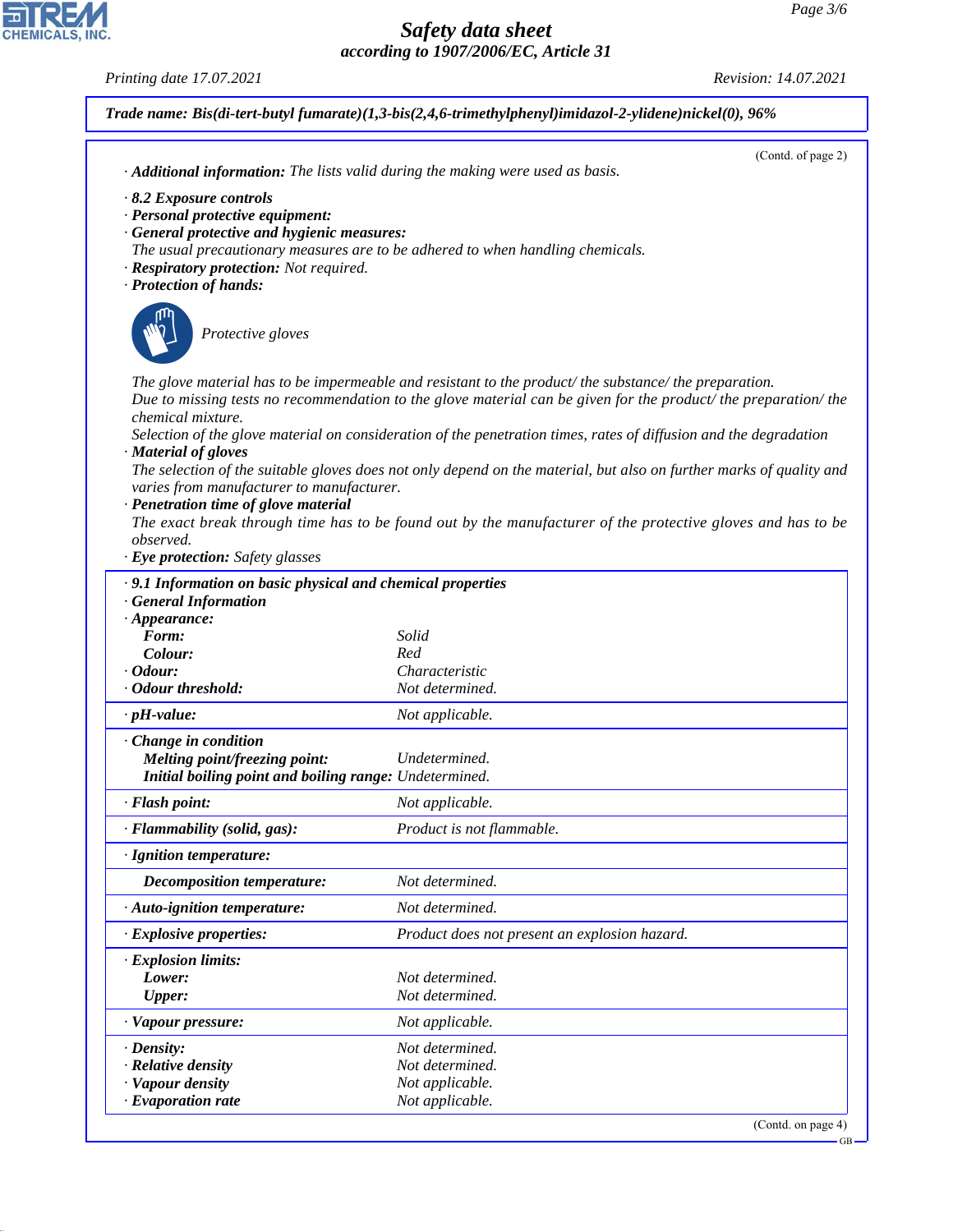*Printing date 17.07.2021 Revision: 14.07.2021*

*Trade name: Bis(di-tert-butyl fumarate)(1,3-bis(2,4,6-trimethylphenyl)imidazol-2-ylidene)nickel(0), 96%*

|                                              | (Contd. of page 3)                         |  |
|----------------------------------------------|--------------------------------------------|--|
| · Solubility in / Miscibility with<br>water: | <i>Insoluble.</i>                          |  |
| · Partition coefficient: n-octanol/water:    | Not determined.                            |  |
| $\cdot$ Viscosity:                           |                                            |  |
| Dynamic:                                     | Not applicable.                            |  |
| Kinematic:                                   | Not applicable.                            |  |
| · Solvent content:                           |                                            |  |
| Organic solvents:                            | $0.0\%$                                    |  |
| $VOC$ (EC)                                   | $0.00\%$                                   |  |
| .9.2 Other information                       | No further relevant information available. |  |

## *SECTION 10: Stability and reactivity*

- *· 10.1 Reactivity No further relevant information available.*
- *· 10.2 Chemical stability*
- *· Thermal decomposition / conditions to be avoided: No decomposition if used according to specifications.*
- *· 10.3 Possibility of hazardous reactions No dangerous reactions known.*
- *· 10.4 Conditions to avoid No further relevant information available.*
- *· 10.5 Incompatible materials: No further relevant information available.*
- *· 10.6 Hazardous decomposition products: No dangerous decomposition products known.*

## *SECTION 11: Toxicological information*

*· 11.1 Information on toxicological effects*

- *· Acute toxicity Based on available data, the classification criteria are not met.*
- *· Primary irritant effect:*
- *· Skin corrosion/irritation Based on available data, the classification criteria are not met.*
- *· Serious eye damage/irritation Based on available data, the classification criteria are not met.*
- *· Respiratory or skin sensitisation Based on available data, the classification criteria are not met.*
- *· CMR effects (carcinogenity, mutagenicity and toxicity for reproduction)*
- *· Germ cell mutagenicity Based on available data, the classification criteria are not met.*
- *· Carcinogenicity Based on available data, the classification criteria are not met.*
- *· Reproductive toxicity Based on available data, the classification criteria are not met.*
- *· STOT-single exposure Based on available data, the classification criteria are not met.*
- *· STOT-repeated exposure Based on available data, the classification criteria are not met.*
- *· Aspiration hazard Based on available data, the classification criteria are not met.*

# *SECTION 12: Ecological information*

- *· 12.1 Toxicity*
- *· Aquatic toxicity: No further relevant information available.*
- *· 12.2 Persistence and degradability No further relevant information available.*
- *· 12.3 Bioaccumulative potential No further relevant information available.*
- *· 12.4 Mobility in soil No further relevant information available.*
- *· Additional ecological information:*
- *· General notes:*

44.1.1

*Water hazard class 1 (German Regulation) (Self-assessment): slightly hazardous for water Do not allow undiluted product or large quantities of it to reach ground water, water course or sewage system.*

(Contd. on page 5)

GB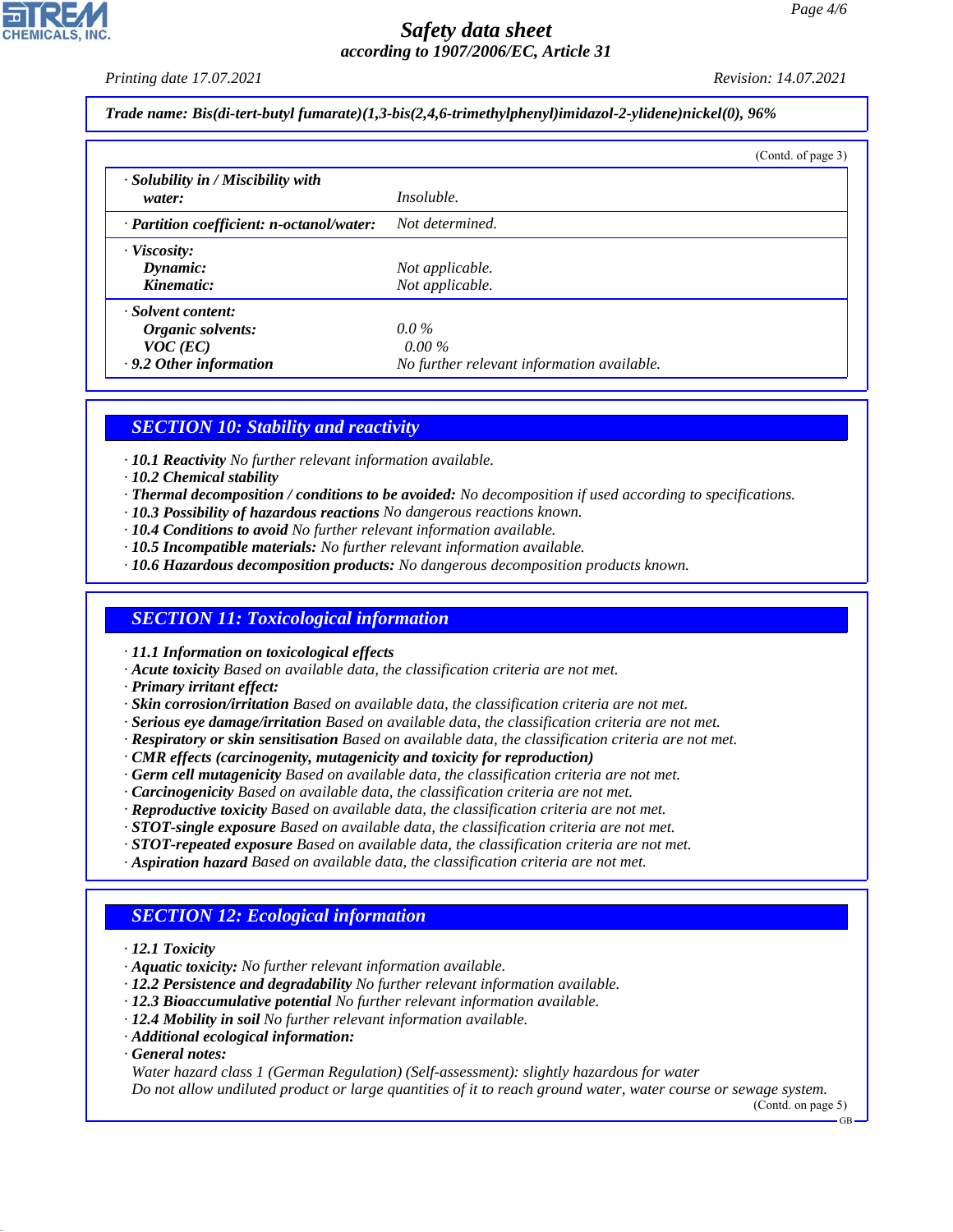*Printing date 17.07.2021 Revision: 14.07.2021*

*Trade name: Bis(di-tert-butyl fumarate)(1,3-bis(2,4,6-trimethylphenyl)imidazol-2-ylidene)nickel(0), 96%*

(Contd. of page 4)

#### *· 12.5 Results of PBT and vPvB assessment*

- *· PBT: Not applicable.*
- *· vPvB: Not applicable.*

*· 12.6 Other adverse effects No further relevant information available.*

#### *SECTION 13: Disposal considerations*

- *· 13.1 Waste treatment methods*
- *· Recommendation Disposal must be made according to official regulations.*
- *· Uncleaned packaging:*
- *· Recommendation: Disposal must be made according to official regulations.*

| <b>SECTION 14: Transport information</b>                                                  |                 |  |
|-------------------------------------------------------------------------------------------|-----------------|--|
| $\cdot$ 14.1 UN-Number<br>· ADR, ADN, IMDG, IATA                                          | not regulated   |  |
| $\cdot$ 14.2 UN proper shipping name<br>· ADR, ADN, IMDG, IATA                            | not regulated   |  |
| $\cdot$ 14.3 Transport hazard class(es)                                                   |                 |  |
| · ADR, ADN, IMDG, IATA<br>· Class                                                         | not regulated   |  |
| · 14.4 Packing group<br>· ADR, IMDG, IATA                                                 | not regulated   |  |
| · 14.5 Environmental hazards:                                                             | Not applicable. |  |
| $\cdot$ 14.6 Special precautions for user                                                 | Not applicable. |  |
| $\cdot$ 14.7 Transport in bulk according to Annex II of<br><b>Marpol and the IBC Code</b> | Not applicable. |  |
| · UN "Model Regulation":                                                                  | not regulated   |  |

## *SECTION 15: Regulatory information*

*· 15.1 Safety, health and environmental regulations/legislation specific for the substance or mixture*

- *· Directive 2012/18/EU*
- *· Named dangerous substances ANNEX I Substance is not listed.*
- *· National regulations:*

44.1.1

- *· Waterhazard class: Water hazard class 1 (Self-assessment): slightly hazardous for water.*
- *· 15.2 Chemical safety assessment: A Chemical Safety Assessment has not been carried out.*

## *SECTION 16: Other information*

*This information is based on our present knowledge. However, this shall not constitute a guarantee for any specific product features and shall not establish a legally valid contractual relationship.*

*· Department issuing SDS: Technical Department.*

(Contd. on page 6)



GB